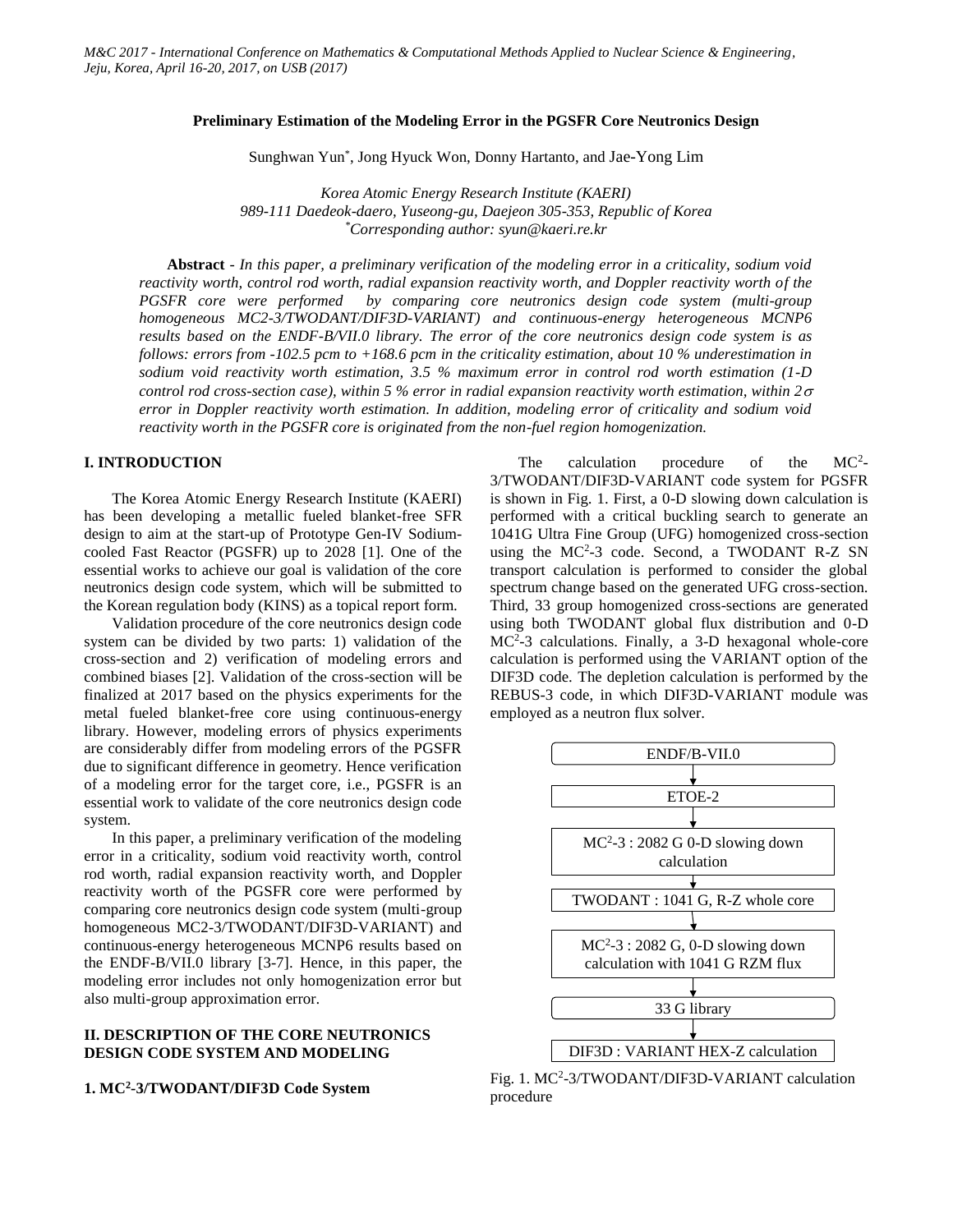# **2. MC<sup>2</sup> -3/TWODANT/DIF3D Model for PGSFR Analysis**

Fig.2 shows the radial core configuration of PGSFR uranium core. The difference between recent works on PGSFR core [3] is in-vessel storage (IVS) modeling in core neutronics analysis. There are 66 IVS positions. 41 of them are modeled as dummy assembly (only hexagonal duct is in it), and remaining 25 IVS positions are filled by discharged fuel assembly. Other design information of the PGSFR core is listed in the reference [3].

The representative equilibrium core is selected by explicit depletion analysis. In that, all fuel assemblies except fresh one have different isotope composition and contain many fission product isotopes



Fig. 2. Radial core layout of PGSFR core

# **3. Reference MCNP Model for PGSFR Analysis**

The configuration of the heterogeneous MCNP model is shown in Figs. 3 and 4. To describe the BOC and EOC condition of the representative equilibrium core, total 896 different materials are assigned for fuel description (8 axial zone for 112 fuel assemblies) and 187 isotopes are assigned for each fuel material including most of fission product isotopes. Number densities of isotopes are based on results of the REBUS-3 code calculation. In the BOC model, primary control rods are inserted by 26 cm to make core critical.

Axially, active core is surrounded by the lower reflector, sodium plenum, and gas plenum. To describe lower reflector using the MCNP code, equivalent lower reflector model was developed and adopted to conserve neutron leakage [8].



Fig. 3. Radial configurations of the heterogeneous MCNP model for the representative equilibrium core



Fig. 4. Axial configurations of the heterogeneous MCNP model for the representative equilibrium core

# **III. NUMERICAL RESULTS**

#### **1. Criticality**

Results of the criticality in the representative equilibrium core of the PGSFR are shown in table I. To make consistent condition with BOC ARO, primary control rods are inserted by 26 cm.

The difference in the clean core is similar order compared to results in the reference [2]. The remarkable reduction of difference in the BOC CRP case is observed comparing to the BOC ARO case. This is due to the overestimation of the primary control rod worth in the  $MC<sup>2</sup>$ -3/TWODANT/DIF3D-VARIANT model which will be discussed in the section 3.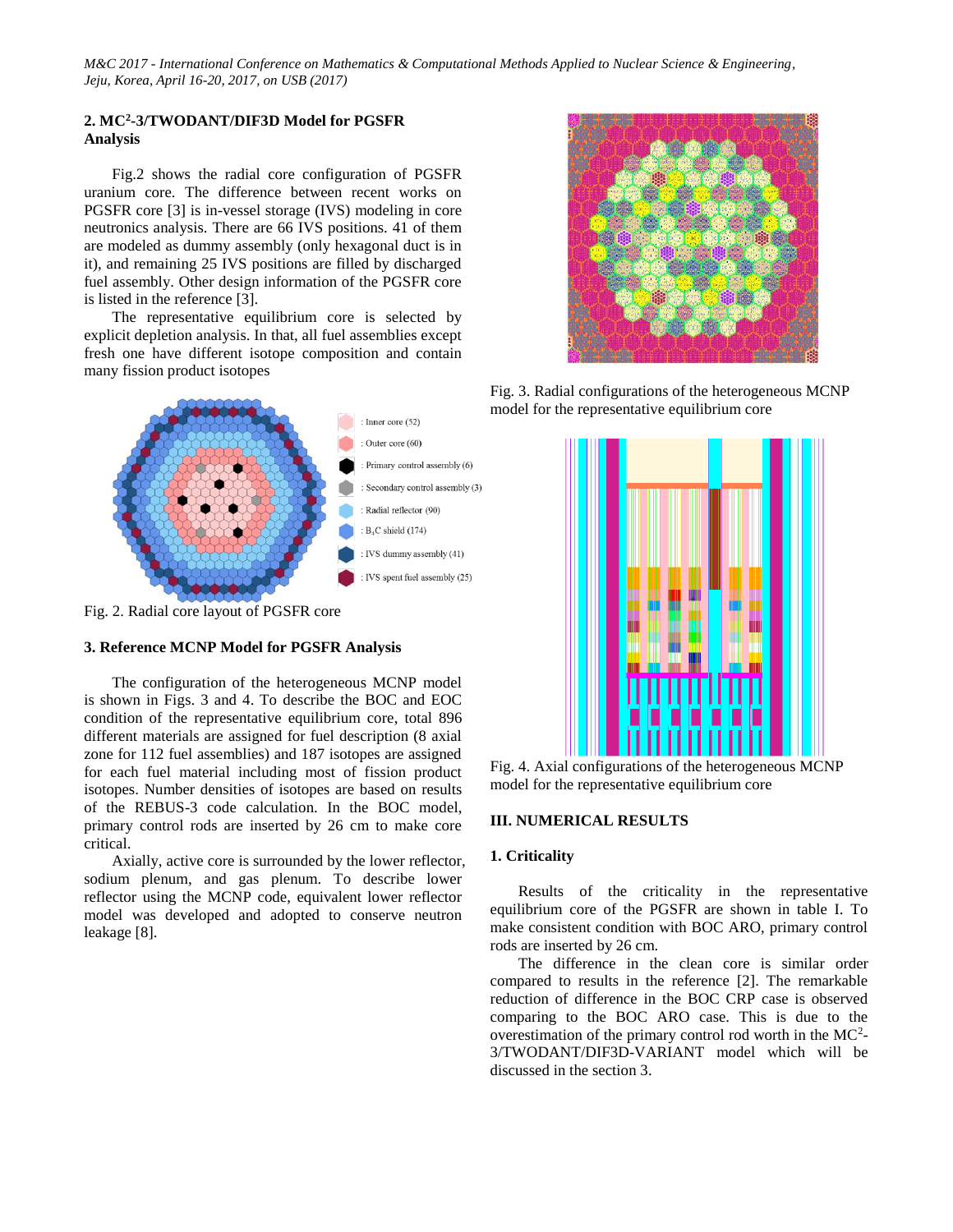| Calculation<br>model                         | Heterogeneous<br><b>MCNP</b> | MC <sup>2</sup><br>3/TWODANT<br>/DIF3D-<br><b>VARIANT</b> | Difference,<br>pcm |
|----------------------------------------------|------------------------------|-----------------------------------------------------------|--------------------|
| <b>BOC</b><br>$(CY13)$ ,<br>ARO <sup>a</sup> | $1.01975 \pm 0.00006$        | 1.01975                                                   | $0.0 + 6.0$        |
| <b>BOC</b><br>$(CY13)$ ,<br>$CRP^{b}$        | $1.00135 \pm 0.00003$        | 1.00032                                                   | $-102.5+3.0$       |
| EOC.<br>$(CY13)$ ,<br><b>ARO</b>             | $0.99836 \pm 0.00003$        | 1.00004                                                   | $+168.6+3.0$       |

Table I. Results of criticality

a) ARO : All Rod Out.

b) CRP : Critical Rod Position, 26 cm insertion for representative equilibrium core.

For clear understanding of these errors, we considered following three partially-homogeneous models which are shown in Figs. 5 through 7. Table II shows results of nonfuel region homogenization effect. The largest error is coming from the homogenization of lower reflector. Homogenization effects of sodium plenum and gas plenum are relatively small, i.e., ~34 pcm.



Fig. 5. Axial configurations of the heterogeneous MCNP model with homogenized lower reflector



Fig. 6. Axial configurations of the heterogeneous MCNP model with homogenized lower reflector and gas plenum



Fig. 7. Axial configurations of the heterogeneous MCNP model with homogenized lower reflector, sodium plenum, and gas plenum

Table II. Homogenization effect of axial non-fuel regions at EOC(CY13)

| Code               | Fuel | reflector plenum plenum | Lower Sodium | Gas  | k <sub>eff</sub>    | Difference,<br>pcm |
|--------------------|------|-------------------------|--------------|------|---------------------|--------------------|
|                    | Hete | Hete                    | Hete         | Hete | 0.99836<br>±0.00003 | reference          |
| <b>MCNP</b>        | Hete | Homo                    | Hete         | Hete | 0.99955<br>±0.00008 | $119.2 \pm 8.6$    |
|                    | Hete | Homo                    | Hete         | Homo | 0.99979<br>±0.00007 | $143.3 \pm 7.6$    |
|                    | Hete | Homo                    | Homo         | Homo | 0.99989<br>±0.00007 | $153.3 \pm 7.6$    |
| DIF <sub>3</sub> D | Homo | Homo                    | Homo         | Homo | 1.00004             | $168.6{\pm}3.0$    |

### **2. Sodium Void Reactivity Worth**

Modeling errors of sodium void reactivity worth are shown in Fig. 8 [9]. In describing sodium void phenomena, coolant sodium is voided in both of active core region and its upper regions, i.e., sodium plenum and gas plenum.

In both of BOC and EOC, the  $MC<sup>2</sup>$ -3/TWODANT/DIF3D-VARIANT model shows about 10 % underestimation in whole core sodium void reactivity. Similar underestimation is also observed in both of inner core (IC) region and outer core (OC) region.

Typically, the sodium void reactivity worth is composed of a) neutron spectrum hardening effect, b) radial neutron leakage increasing, and c) axial neutron leakage increasing. We assume that an underestimation of sodium void reactivity worth at inner core region may be originated from the underestimation of the axial neutron leakage and an underestimation of sodium void reactivity worth at outer core region may be originated from the underestimation of the radial neutron leakage. Since these underestimation of neutron leakage is coming from the homogenization of the non-fuel region, we considered following partially-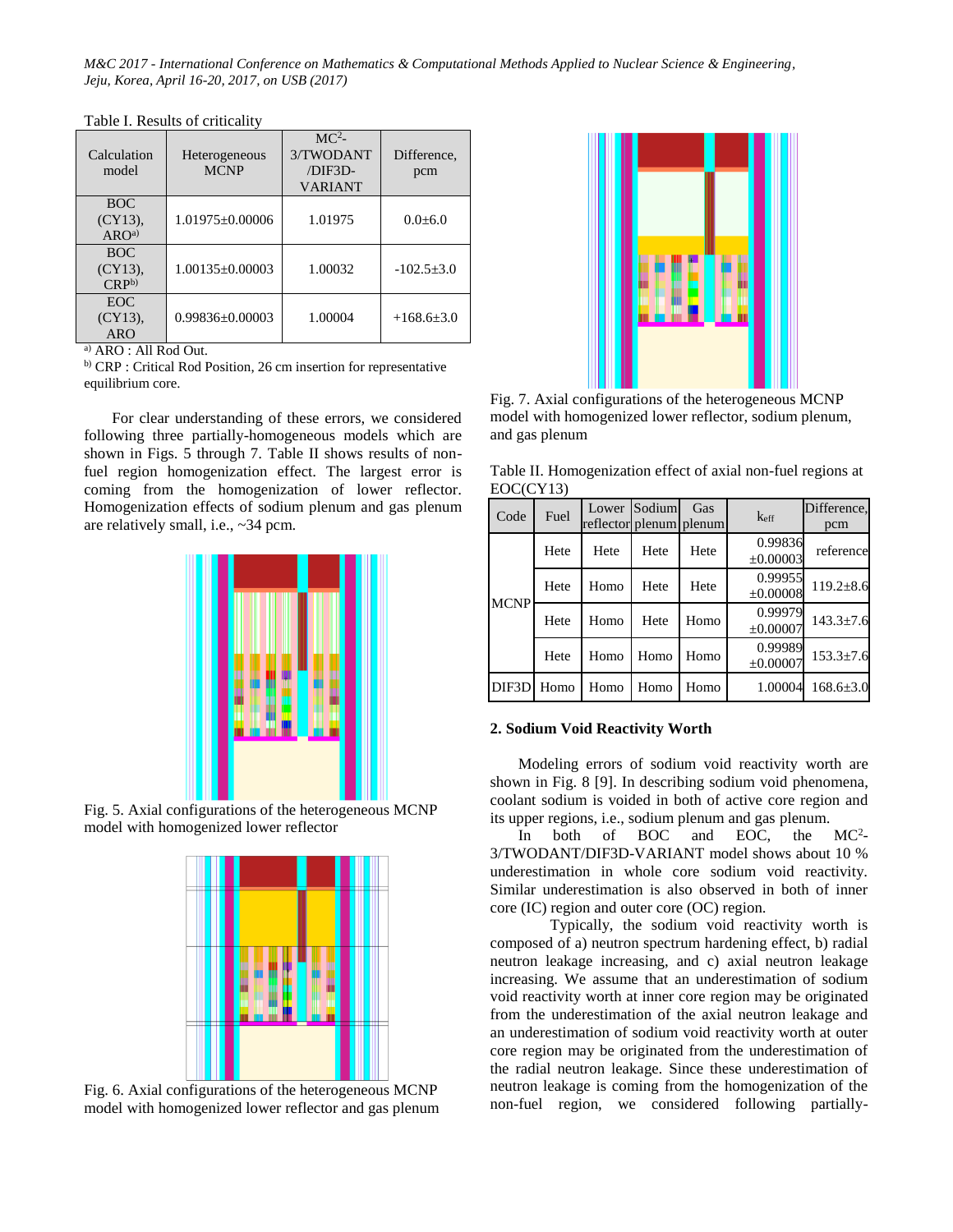homogenized MCNP model for sodium void reactivity worth calculation as shown in Fig. 9, in which sodium plenum and gas plenum are homogenized.



Fig. 8. Modeling error of sodium void reactivity worth



Fig. 9. Axial configurations of the heterogeneous MCNP model with homogenized sodium plenum and gas plenum

Fig. 10 shows modeling errors of sodium void reactivity worth at partially-homogenized MCNP model at EOC. Both of the MC<sup>2</sup>-3/TWODANT/DIF3D-VARIANT model and partially-homogenized MCNP model shows very similar sodium void reactivity worth results at inner core region. However, at outer core region, the partiallyhomogenized MCNP model still shows similar results comparing to the heterogeneous MCNP model. In other words, axial non-fuel region homogenization effect is negligible in estimating sodium void reactivity worth at outer core region. Consequently, we can conclude that underestimation of sodium void reactivity worth at inner core region is induced by homogenization of sodium

plenum and gas plenum region, which causes underestimation of the axial neutron leakage.



Fig. 10. Axial configurations of the heterogeneous MCNP model for the representative equilibrium core

#### **3. Control Rod Worth**

In control rod modeling, usually 0-D model has been used for generating 33G cross-section. Recently 1-D model as shown in Fig. 11 was developed for the control rod crosssection generation [10].



Fig. 11. 1-D MC<sup>2</sup>-3 model for 33G control rod cross-section generation

Fig. 12 shows results of the control rod worth calculations. Maximum 9.8 % error is resulted in case of 0- D control rod cross-section, while maximum 3.5 % error is resulted in case of 1-D control rod cross-section.

Results reported at section 1 is based on the 0-D control rod cross-section, hence significant underestimation of the criticality at BOC CRP is resulted. This criticality estimation will be improved when 1-D control rod crosssection is used, and this work is on-going now.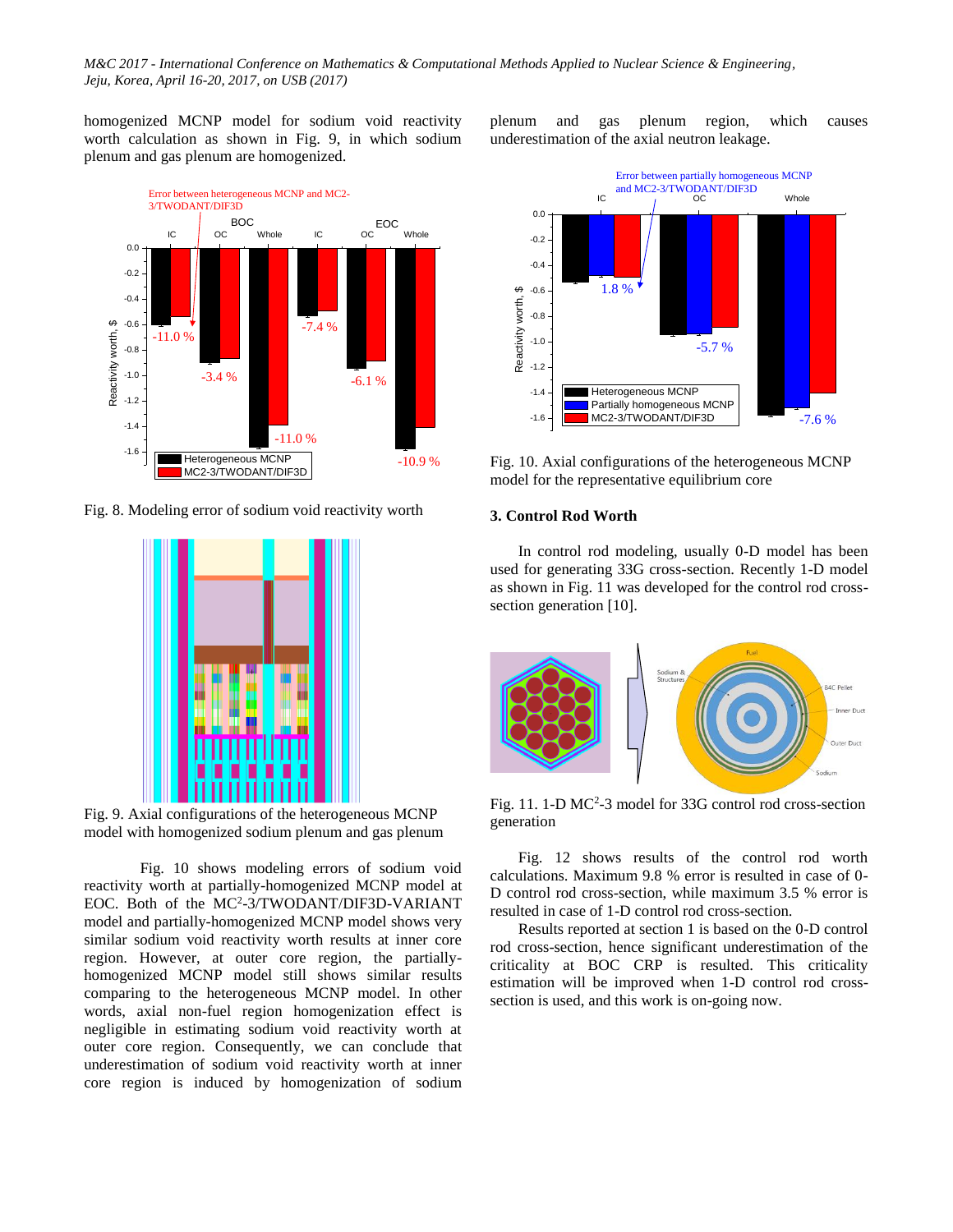

Fig. 12. Results of the primary control rod worth

#### **4. Radial Core Expansion Reactivity Worth**

The radial core expansion reactivity worth is based on the thermal expansion of a subassembly support grid as shown in Fig. 13. When radial expansion by thermal expansion of the subassembly support grid occurs at the PGSFR core, the distance between fuel subassemblies is increased and more coolant sodium is inserted into the intersubassembly gap.



Fig. 13. Radial core expansion reactivity worth model

Table III shows modeling error of the radial core expansion reactivity worth. The  $MC<sup>2</sup>$ 3/TWODANT/DIF3D-VARIANT model shows good agreement with heterogeneous MCNP model within 5 % error range.

Table III. Modeling error of radial expansion reactivity worth

|             | Heterogeneous<br>MCNP, \$ | $MC2-3/$<br>TWODANT/<br>DIF3D, \$ | Error, %    |
|-------------|---------------------------|-----------------------------------|-------------|
| <b>BOEC</b> | $-0.758 \pm 0.010$        | $-0.784$                          | $3.4 + 1.4$ |
| <b>EOEC</b> | $-0.787 \pm 0.010$        | $-0.822$                          | $4.5 + 1.4$ |

# **5. Doppler Reactivity Worth**

In this paper, Doppler reactivity worth is calculated based on changing temperature of fuel, i.e., U-Zr. Fig. 14 shows Doppler reactivity worth results at BOC and Fig. 15 shows Doppler reactivity worth results at EOC. In both cases, considerable error (about 10 % underestimation) was caused at 373.15 K. However, the MC2- 3/TWODANT/DIF3D-VARIANT model shows good agreement with heterogeneous MCNP model within 2  $\sigma$  error from 573.15 K to 1773.15 K. Since the operating fuel temperature of the PGSFR is 890.65 K, we can conclude that modeling error of the Doppler reactivity worth is negligible at range between 573.15 K and 1773.15 K.



Fig. 14. Doppler reactivity worth at BOC



Fig. 15. Doppler reactivity worth at EOC